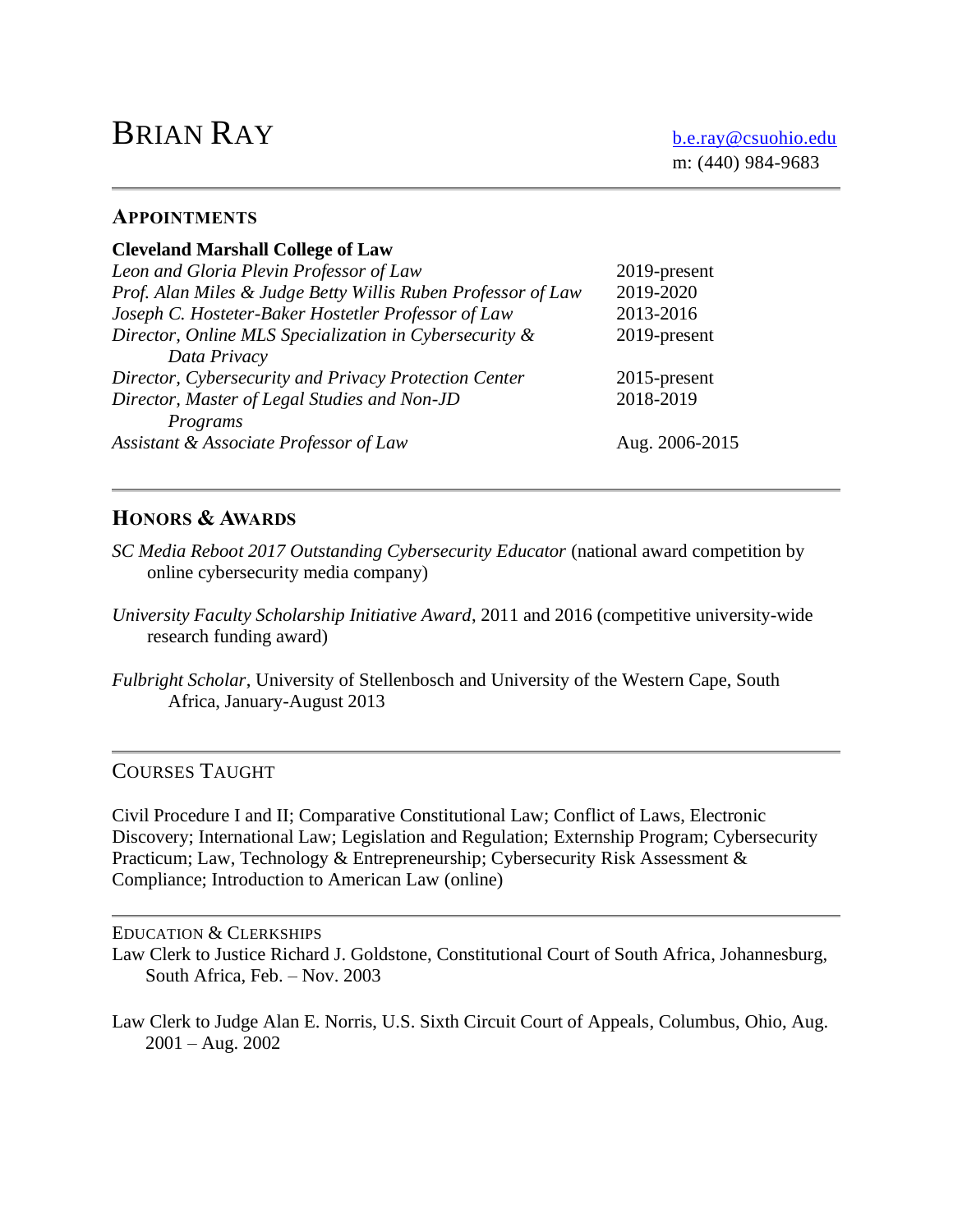- The Ohio State University Moritz College of Law, J.D., *summa cum laude*, May 2001 Class Rank: 1 of 199; Order of the Coif; Articles Editor, The Ohio State University Law Journal; National Moot Court Team; Foreign Language Area Studies Fellowship in Japanese, 2000-2001; 13 CALI awards for highest grade in a law school course
- University of Pennsylvania, M.A., East Asian Studies, *summa cum laude*, Aug. 1996 University Graduate Fellowship; Teaching Assistant Japanese and Chinese History; Writing Instructor
- Kyoto University, Kyoto, Japan, *Fulbright Fellow*, 1993–1994 Research Project: *Kyoto School of Philosophy and Rinzai Zen*; six months resident at the Nagaoka Zen Juku student monastery

University of Notre Dame, B.A., *cum laude*, May 1993 Student-Athlete of the Year, Varsity Men's Fencing, 1993

# **LEGAL EXPERIENCE**

Associate at Jones Day, Cleveland, Ohio, Jan. 2004 – July 2006

Associate at Jones Day, Columbus, Ohio, Aug. 2002 – Jan. 2003

### **PROFESSIONAL EXPERIENCE**

Policy Specialist, Alliance for International Educational and Cultural Exchange, Washington, DC, 1997 – 1998

Staff Assistant to Congressman Ralph Regula, Washington, DC, 1996 – 1997

### **CENTER FOR CYBERSECURITY AND PRIVACY PROTECTION**

- Co-Director 2015-17, Director, 2017-present
- Co-founded with Professor Candice Hoke in 2015-16
- Developed comprehensive proposal and business plan and secured \$50,000 seed funding from Eaton Corporation

IoT Collaborative

- Joint CSU-Case Western Reserve University, interdisciplinary initiative focused on developing applied research and economic development partnerships among faculty, industry and the public sector related to the internet of things (IoT)
- Secured three grants (\$250,000, \$1.75 million and \$2.0 million) from the Cleveland Foundation for regional multi-disciplinary research center for the Internet-of-things (IoT) from 2017-present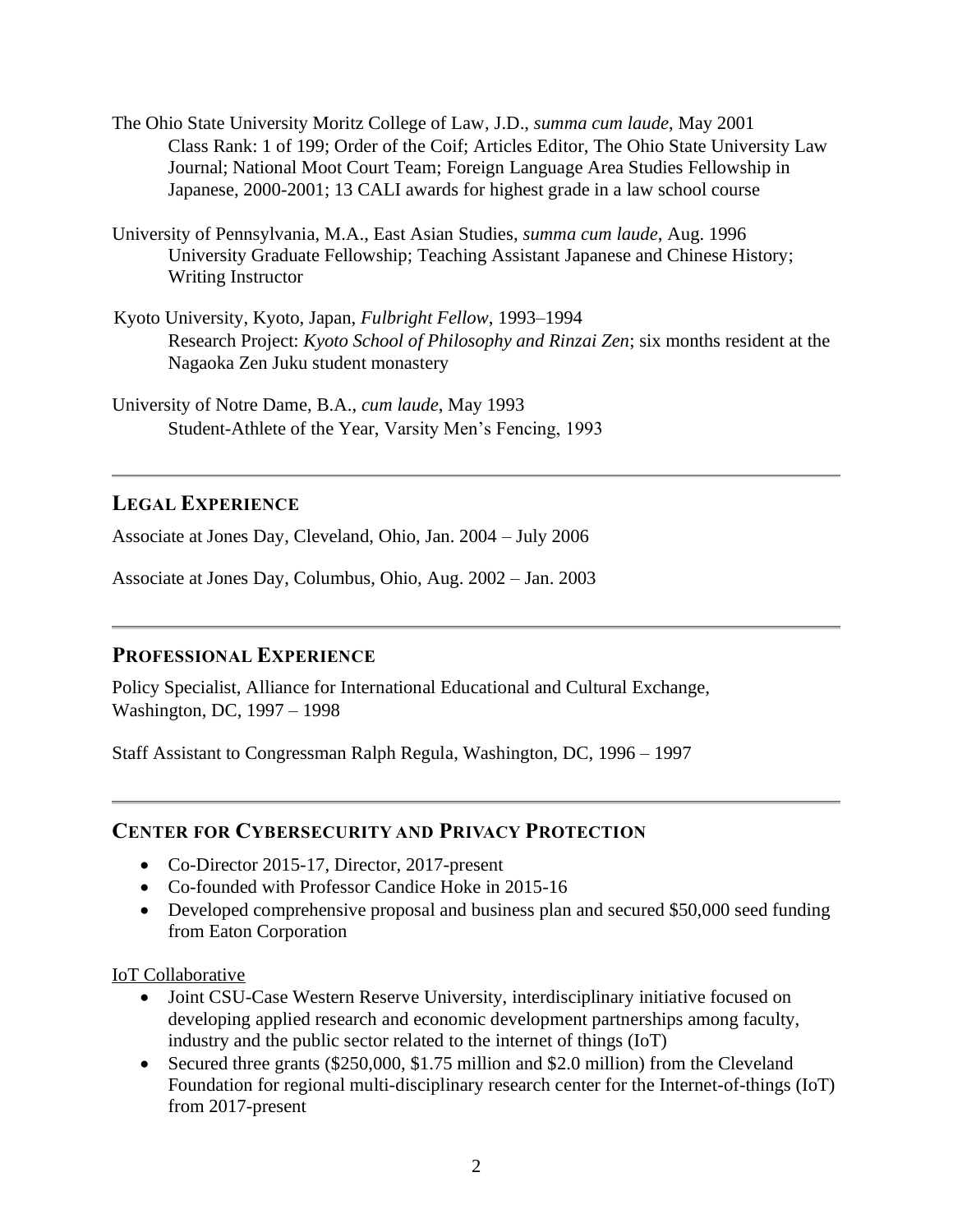- Leadership Team Member, 2016-present
- Cybersecurity and Data Privacy Liaison, 2018-present: lead in identifying cybersecurity and privacy-related projects and partnerships

### Center Graduate and Professional Development Programs

### *Cybersecurity and Data Privacy JD, and non-JD Certificates*

- Developed proposal with Professor Hoke for interdisciplinary curriculum for JD and Master of Legal Studies concentrations and secured faculty approval;
- Developed and implemented JD and LLM cybersecurity and data privacy graduate certificate program;
- Developed and implemented a new interdisciplinary stand-alone graduate certificate in cybersecurity and data privacy with courses from law, business and information science.

# *Online MLS Specialization in Cybersecurity & Data Privacy*

- As Director of the Master of Legal Studies Program developed a comprehensive proposal, including curriculum, staffing and budget for the new online MLS in Cybersecurity & Data Privacy;
- Researched multiple external partners and negotiated final agreement with Carolina Academic Press (CAP);
- Worked with CAP, senior administration and new staff member to develop and implement a marketing plan, admissions and enrollment process for successful launch in January 2020 and continue to supervise each of those areas as we recruit Summer and Fall 2020 cohorts.

### *Interdisciplinary Cybersecurity MS Degree*

• Co-led a three-college planning process to propose a new interdisciplinary Master of Science degree in Cybersecurity and drafted Program Development Proposal that received Ohio Board of Education approval in Fall 2017.

# *eDiscovery Litigation Support Online Professional Development Certificate Program*

• Negotiated contract with outside organization to offer a new online professional certificate program aimed at lawyers and litigation support professionals

### *C|M|Law Tech Program*

- With Professors Carole Heyward and Lauren Collins, developed a new initiative centered on legal technology
- Negotiated agreement with TCDI, a national eDiscovery and cybersecurity company, to create the C|M|Law Tech Lab, a technology training and employment center in the Law Library to train and employ law students and recent graduates on eDiscovery and related projects for TCDI's national client base

### *Annual Cybersecurity and Privacy Protection Conference*, April 2016, April 2017, March 2018, May 2019, September 2020

• Organize annual multi-session professional development conference with more than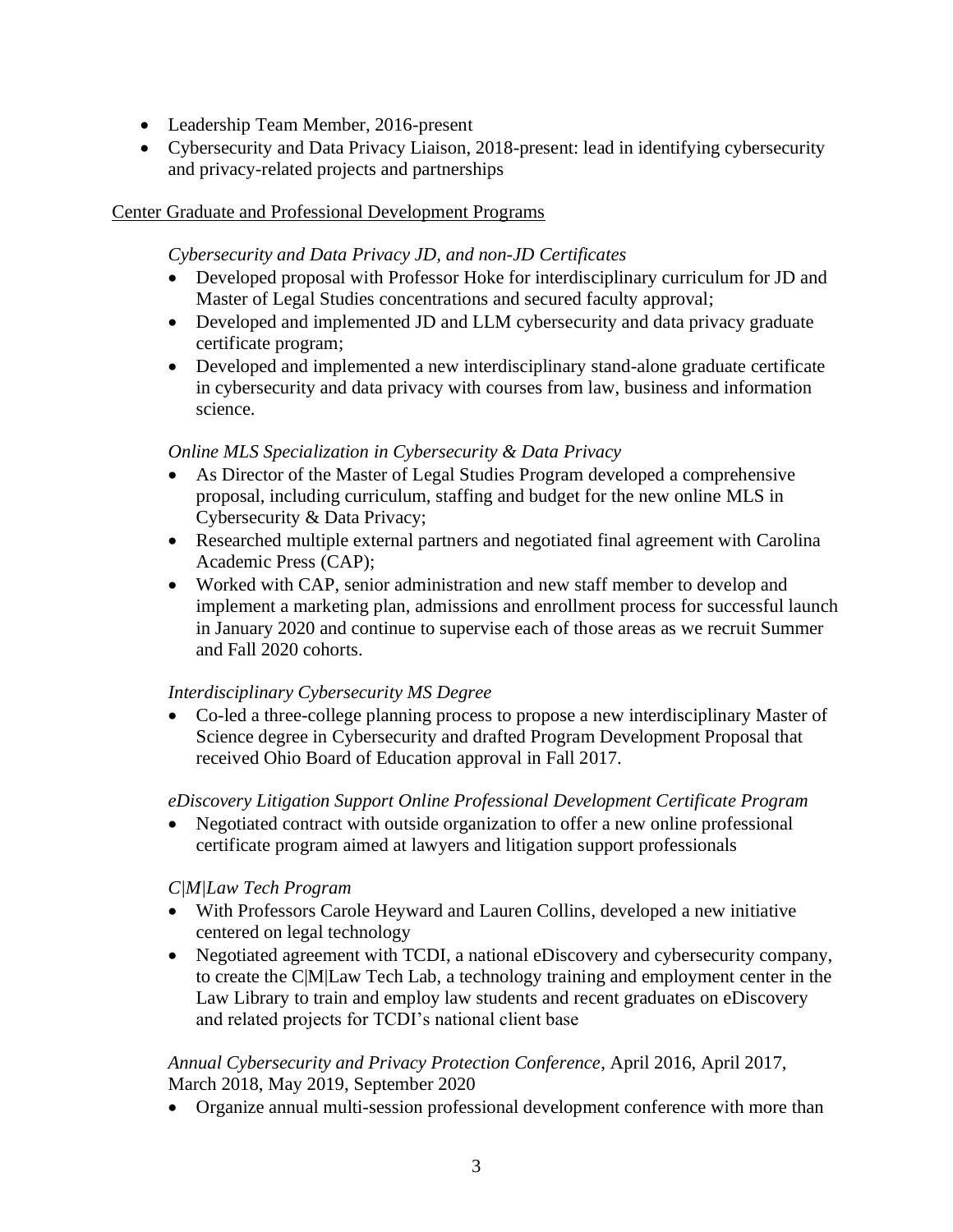10 panels and 30 speakers that attracts over 200 lawyers, executives, government and technology leaders in cybersecurity and data privacy

- Recruited national keynote speakers each year, including Acting FTC Chair Maureen Ohlhausen, FTC Commissioners Rebecca Kelly Slaughter and Christine Wilson, former Congressman Mike Rogers, and FCC Chief Enforcement Officer Travis LeBlanc
- Solicit multiple law firm and corporate sponsorships each year

#### *Blockchain Law & Technology Symposium*, April 2018

- Cleveland State Law Review Annual Symposium featuring 20 national and regional experts on blockchain and two keynote addresses;
- Co-organized with the Law Review, recruited speakers, organized planning calls for each panel and moderated the event

#### *Cleveland Global Legal Hackathon*, February 2018

- Co-organized, with BakerHostetler and StartUp Vikes, the Cleveland site for the first annual Global Legal Hackathon
- Mentored winning Cleveland team, with three C|M|Law students, which was selected as one of 14 teams out of 40 local finalists to compete in the Global Finals in NYC

#### *K-12 Cybersecurity Forum*, October 2017

• Partnered with regional, state and national K-12 organizations to create customized training program for K-12 school district superintendents and senior leadership

#### *Insurance and Cyber Risk Management*, December 2016

• Organized and moderated  $1/2$  –day professional development program discussing cyber-risk insurance

#### *RNC Cybersecurity Forum*, July 2016

- Only officially sanctioned cybersecurity educational event during the Republican National Convention;
- Keynote addresses by US House Homeland Security Committee Chairman Michael T. McCaul and former Congressman Mike Rogers

#### Center Research Funding Proposals

#### *Funded Proposals*

*Pandemic Privacy*: Principal Investigator for \$40,000 grant from the Charles Koch Foundation to fund research on the privacy and civil liberties concerns raised by the use of public-health surveillance technologies in efforts to combat covid-19.

#### *Smart Cities, Surveillance & Privacy*

• Principal Investigator for a \$35,000 grant from the Charles Koch Foundation to fund research and a national conference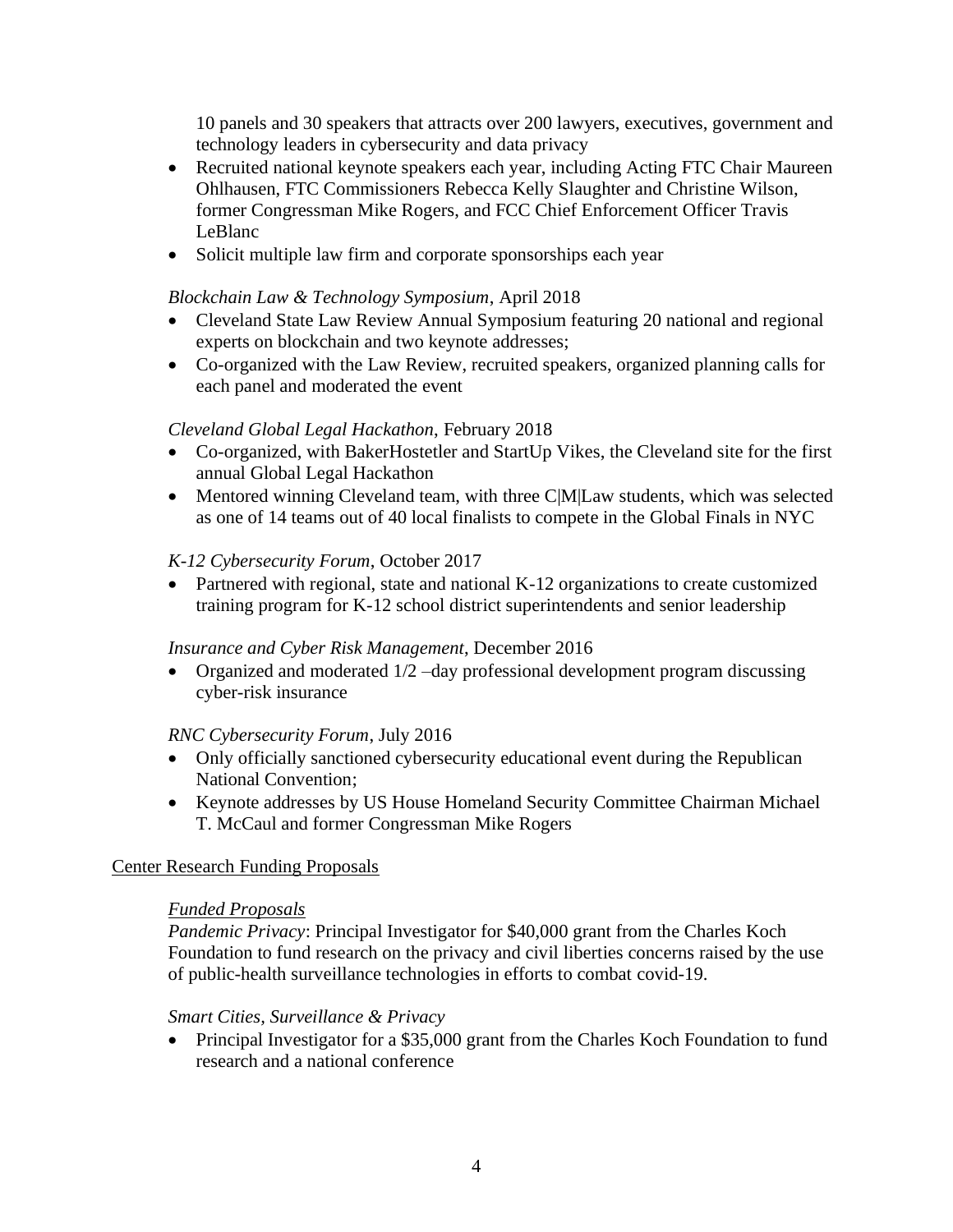• Partnering with the Future of Privacy Forum's Civic Data Privacy Leaders Network, a group of 30+ municipalities and counties to host the Network's second in-person meeting

# *Ohio Data Protection Act White Paper*

• With Prof. Dennis Hirsch secured \$15,000 grant from Microsoft Corp. to research and draft a whitepaper analyzing the Ohio Data Protection Act and its potential as model legislation for other states

# *Facial Recognition & Privacy*

• Principal Investigator for a \$52,000 grant from the Charles Koch Foundation to fund research on developing and implementing privacy and citizen engagement policies and procedures for municipalities and local police forces regarding the acquisition and deployment of facial recognition and other surveillance technologies

# *Unsuccessful Proposals*

# *Smart Cities and Privacy Lab*

- Principal investigator on a five-year, \$4.5 million proposal to establish an interdisciplinary research and education center focused on privacy and civil liberties issues raised by smart city technologies and policies
- Charles Koch Foundation solicited the proposal in Spring 2018; the Foundation declined to fund the full proposal and instead offered to fund the smaller *Smart Cities, Surveillance and Privacy* project described above.

### *CWRU/CSU Experimental Cyber Infrastructure Testbed*

• Co-principal investigator on \$3 million NSF grant proposal to develop an integrated set of cybersecurity testbed facilities on CSU and CWRU campuses

# *W2CW-CSU Cyber Warrior Online Cybersecurity Education Curriculum*

• Principal Investigator for CSU on \$600,000 National Security Agency Cyber Curriculum grant proposal to develop a modular online cybersecurity program

# *NSF ITest K-12 Girls Cybersecurity Career Pathways and Job Shadowing Program*

• Co-Principal Investigator for \$300,000 NSF grant to fund a cybersecurity career pathways video project and pilot job-shadowing program for high school girls (not funded

# *JobsOhio Cyber Center of Excellence Grant Proposal*

• Partnering with MCPc on a 4-year, \$5 million proposal to fund a cybersecurity technology development, research, training and policy center in Northeast Ohio that will leverage MCPc's recently created, state-of-the-art technology center to develop new security-related technologies and approaches, focused initially on securing internet-of-things devices

### Center Professional and Community Service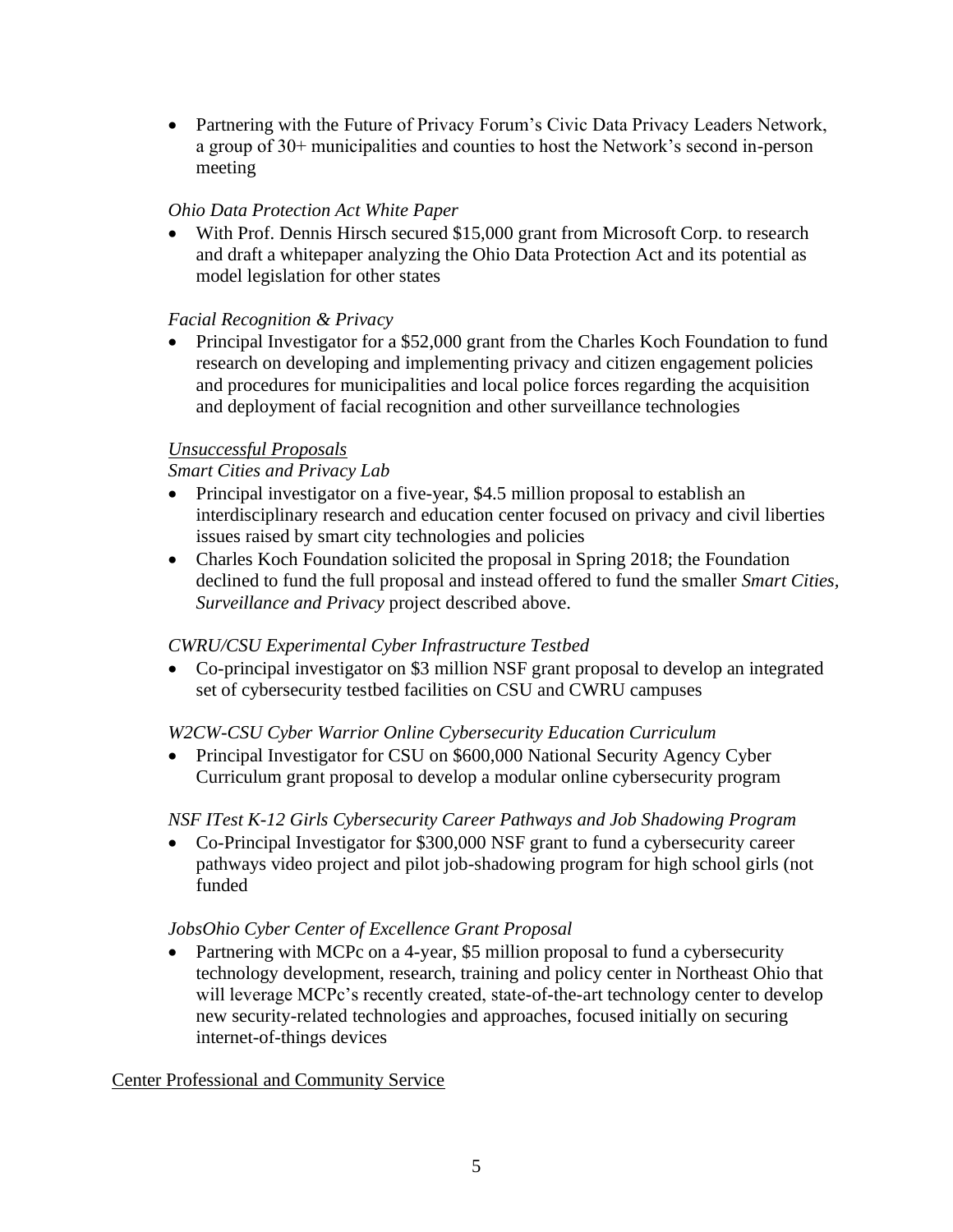### *Ohio Attorney General Proposed Rulemaking on Internet Search Engine Product Placement*, 2020-present

• Pro bono expert adviser on proposed rulemaking determining whether it is necessary and, if so, how the Attorney General should regulate general web searches that preference the provider's own products or services on a Search Engine Result Page ("SERP").

# *Ohio Attorney General Facial Recognition Task Force*,

- Member, Aug. 2019-Jan. 2020
- Researched and developed comprehensive set of recommendations for reforms to Ohio's centralized law enforcement facial recognition program to mitigate privacy and civil liberties concerns.

# *IEEE Global Initiative on Ethics of Autonomous Systems, Law Committee*

• Member, August 2018-present

# *Blockland Legislation Sub-Group Co-Chair*, Jan. 2018-July 2019

- Northeast Ohio Blockchain initiative developing legislation and policy proposals to promote blockchain industry in Ohio
- Advised Ohio Sen. Matt Dolan on successful bill clarifying that electronic signature laws in Ohio include blockchain
- Participated in announcement by Ohio House Speaker Ryan Smith that Ohio is actively exploring legislative initiatives to promote blockchain
- Drafted and submitted initial set of legislative proposals, including Ohio Blockchain Initiative

### *CyberOhio Advisory Board*

- Board Member, 2016-present
- Training Subcommittee, 2016-present: helped develop small business cybersecurity training program
- Events Subcommittee, 2016-present: organized 2018 CyberOhio Business Summit
- Legislation Committee, 2016-present: part of committee that drafted Ohio Senate Bill 220 (2017) "The Ohio Data Protection Act," which establishes incentives for organizations to adopt industry- recommended cybersecurity standards.

### *Northeast Ohio CyberConsortium*

- Regional information-sharing and workforce development organization consisting of several leading Northeast Ohio corporations, federal law enforcement, and major nonprofit and education institutions;
- Co-Chair, Workforce Development Committee, 2016-2019
- Governance Committee, Chair, 2018-2019, Member 2015-present

### *Sedona Conference*

• Biometric Privacy Laws Brainstorm Outline Group, Chair, 2020-present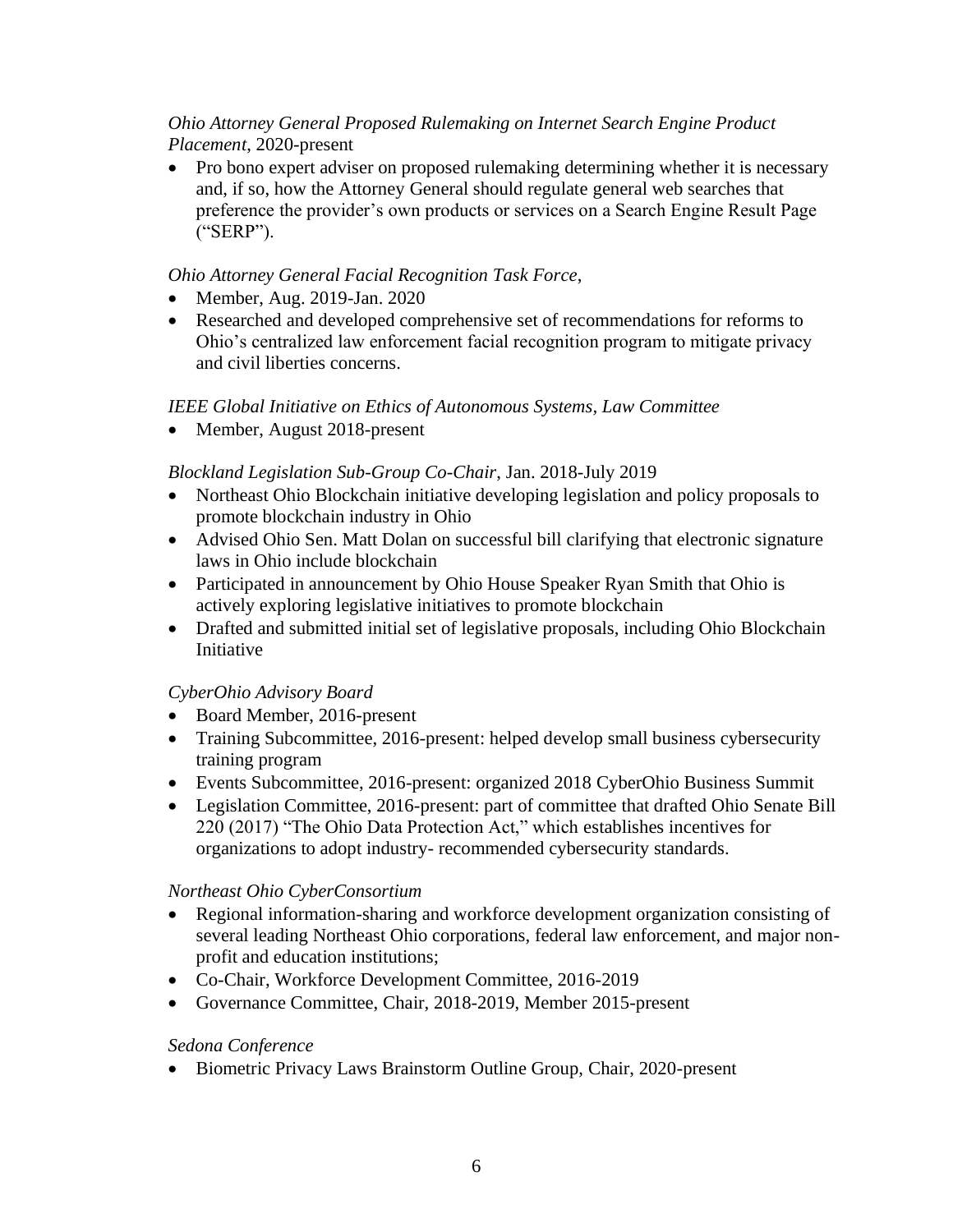- Privilege and Work Product Issues in Data Breach Litigation Brainstorm Outline Group, 2016-2017
- Privilege and Work Product Issues in Data Breach Litigation Drafting Committee, 2016-2019
- Choice of Law for International Data Brainstorming Group, 2017-2018
- Choice of Law for International Data White Paper Working Group, 2018-2020

*Cleveland Cybersecurity, Data Privacy and eDiscovery Law Roundtable*

• Co-founder in 2012; Co-chair 2012-present

*Duke Judicial Center 2015 FRCP Amendments Survey Project*

• One of three academics designing and implementing a process to survey practitioners and members of the judiciary on the effects of the 2015 amendments to the Federal Rules of Civil Procedure

# **BOOKS & ARTICLES**

Book Review, CONSTITUTIONAL TRIUMPHS, CONSTITUTIONAL DISAPPOINTMENTS: A CRITICAL ASSESSMENT OF THE 1996 SOUTH AFRICAN CONSTITUTION'S LOCAL AND INTERNATIONAL INFLUENCE, \_\_ AM. COMP. L. J. \_\_ (forthcoming 2020) (solicited)

*Blockchain Law & Technology Symposium Introduction* 67 CLEVE. ST. L. REV. 1 (2019) (invited)

*[The Sedona Conference Commentary and Principles on Jurisdictional Conflicts over Transfers](https://thesedonaconference.org/publication/Commentary_and_Principles_on_Jurisdictional_Conflicts_over_Transfers_of_Personal_Data_Across_Borders)  [of Personal Data Across Borders](https://thesedonaconference.org/publication/Commentary_and_Principles_on_Jurisdictional_Conflicts_over_Transfers_of_Personal_Data_Across_Borders)* (2020) (with David Shonka et. al)

*[The Sedona Conference Commentary on Application of Attorney-Client Privilege and Work-](https://thesedonaconference.org/publication/Commentary_on_Application_of_Attorney-Client_Privilege_and_Work-Product_Protection_to_Documents_and_Communications_Generated_in_the_Cybersecurity_Context)[Product Protection to Documents and Communications Generated in the Cybersecurity Context](https://thesedonaconference.org/publication/Commentary_on_Application_of_Attorney-Client_Privilege_and_Work-Product_Protection_to_Documents_and_Communications_Generated_in_the_Cybersecurity_Context)* (2019) (with David Cohen, Doug Meal and Jami Vibbert)

ENGAGING WITH SOCIAL RIGHTS: PROCEDURE, PARTICIPATION AND DEMOCRACY IN SOUTH AFRICA'S SECOND WAVE (2016 Cambridge University Press)

*Evictions, Aspiration and Avoidance*, 5 CONST. CT. REV. 173 (2014) (one of two invited lead essays) (peer reviewed)

Book Review *Sandra Liebenberg, Socio-Economic Rights. Adjudication under a Transformative Constitution* 24 EUROP. J. INT'L L. 739 (2013) (faculty edited)

*Courts, capacity and engagement: Lessons from Hlophe v City of Johannesburg, 14 ECON. &* SOC. RTS. REV. 3 (2013)

*Proceduralism's Triumph and Engagement's Promise in Socio-Economic Rights Litigation*, 27 S. AFR. J. HUM. RTS. 107 (2011) (peer reviewed)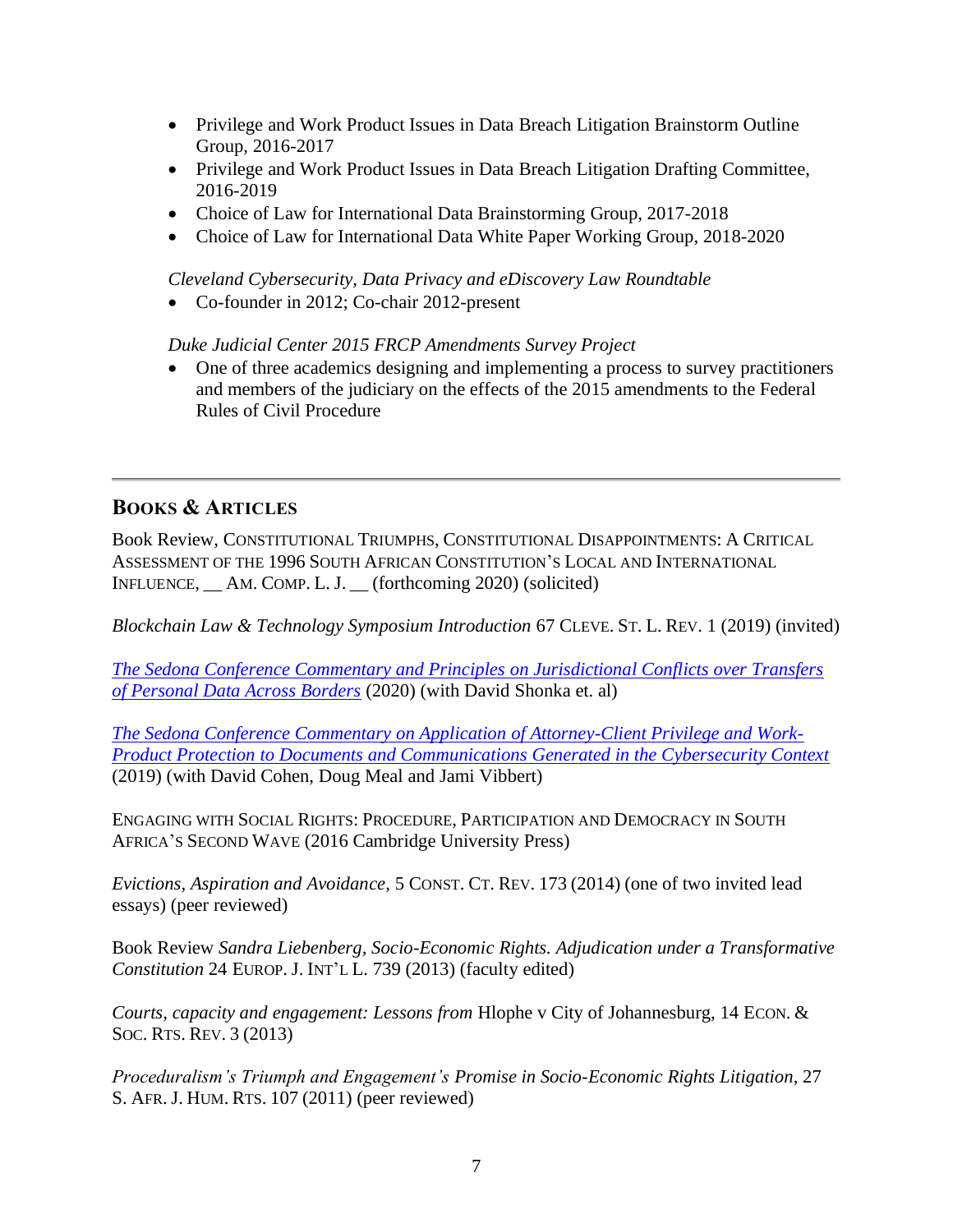*Demosprudence in Comparative Perspective*, 47 STANFORD J. INT'L L. 111 (2011)

*Engagement's Possibilities and Limits as a Socioeconomic Rights Remedy*, 9 WASH. U. GLOBAL LEGAL STUDIES L. REV. 399 (2010)

Residents of Joe Slovo Community v Thubelisha Homes and Others: *The Two Faces of Engagement*, 2010 HUM. RTS. L. REV. 10(2) (2010) (faculty edited)

*Accommodating Science Through Weak Form Review: Lessons from the* TAC *Litigation*, INT'L REV. OF CONSTITUTIONALISM (2009) (solicited)

*Extending the Shadow of the Law: Using Hybrid Mechanisms to Develop Constitutional Norms in Socioeconomic Rights Cases*, 2009 UTAH L. REV. 797 (2009)

--earlier version selected for inclusion in the New York University Center for Human Rights and Global Justice Working Papers Series No. 21 (2008)

Occupiers of 51 Olivia Road v City of Johannesburg*: Enforcing the Right to Adequate Housing through "Engagement",* 2008 HUM. RTS. L. REV. 8(4) (2008) (faculty edited)

*Policentrism, Political Mobilization and the Promise of Socioeconomic Rights,* 45 STANFORD J. INT'L L. 151 (2009)

*The International Legacy of* Brown v. Board of Education, 35 MCGEORGE L. REV. 105 (2004) (with Justice Richard J. Goldstone)

POLICY & LEGISLATION *CyberOhio Legislation Subcommittee Contact-Tracing Applications Privacy Principles*  (April 2020)

*Ohio Attorney General Facial Recognition Task Force Report* (Jan. 2020)

*Ohio House Bill 220 House Commerce & Labor Committee Testimony* (June 2019)

*Ohio Data Protection Act* (CyberOhio Legislation Subcommittee draft proposal 2018)

*Blockland Legislation Node Ohio Legislation Proposals* (October 2018)

#### **SELECTED PRESENTATIONS**

Invited Presentations

*Your Phone Could Help Fight the Pandemic – But What Would That Mean For Your Privacy?*, The Ohio State University Data Governance Program Webinar, May 2020

*Privacy Litigation Roundtable*, IAPP Global Privacy Summit 2020, Washington DC, April 2020 (postponed)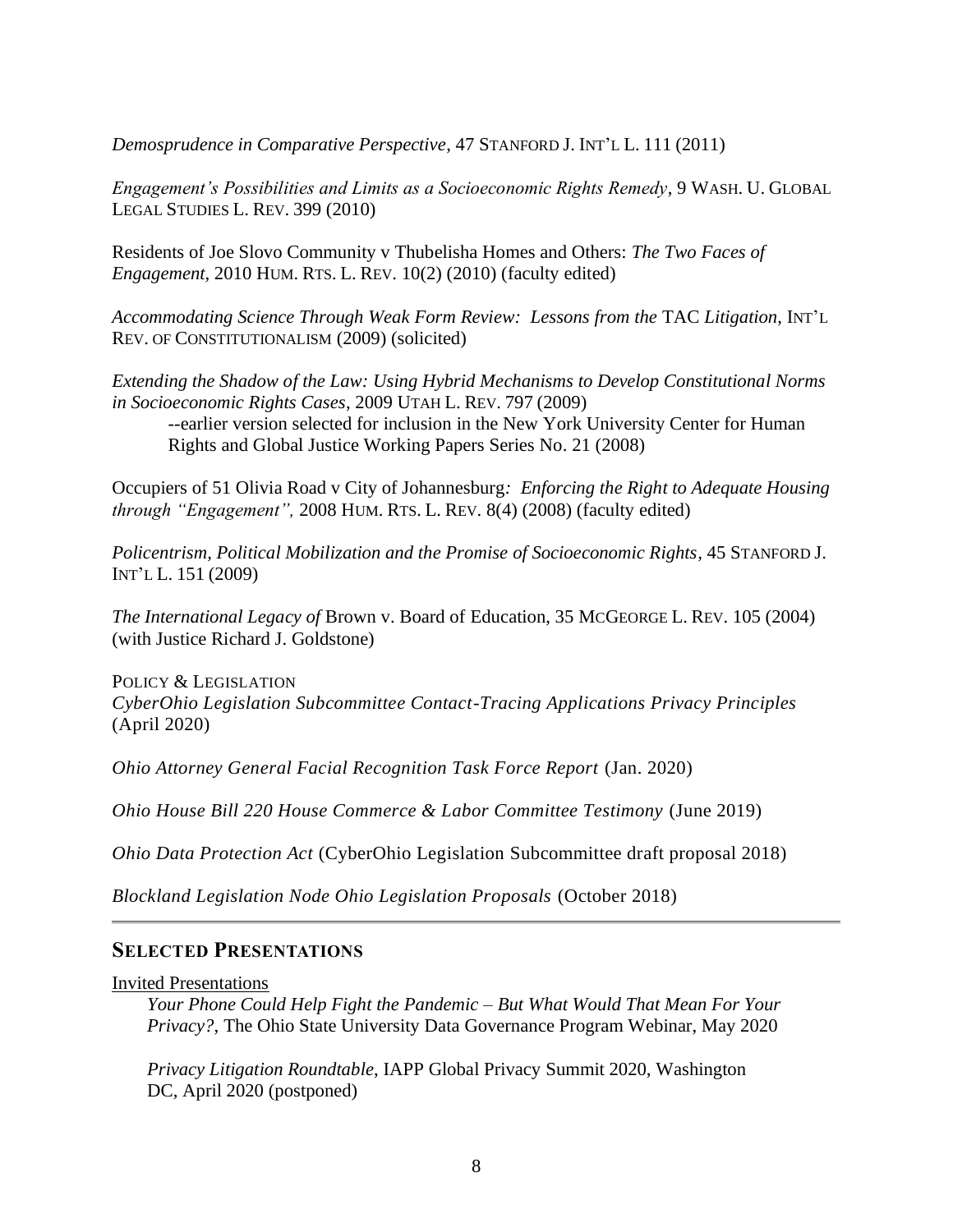*UN Report on Digital Interdependence: Expert Stakeholder Evaluation*, Konrad Adenauer Stiftung Foundation, Washington, DC, January 2020

*Smart Contracts*, 2019 Blockland Solutions Conference, December 2019, Cleveland, Ohio

*Cybersecurity: Federalism as Defense In Depth*, 2019 RSA Conference, March 2019, San Francisco, CA

*Privacy and Ethics in IoT*, IOTC Thought Leadership Forum, Cleveland, OH, February 2019

*Evaluating 2015 Rule 26 Discovery-Proportionality Amendments and Bolch-Duke Guidelines and Best Practices*, Duke Bolch Judicial Institute, Washington, DC, June 2019

*The Limits of Sustainable Cybersecurity: Examples from the U.S.-China Cybersecurity Relationship*, Indiana University Kelley School of Business Symposium on Sustainable Cybersecurity, February 2018

*Duke Judicial Studies Center Special-Focus Meeting: Bench-Bar Experiences with the 2015 Discovery Proportionality Amendments*, UC Hastings Law, San Francisco, CA, June 2017 (discussion survey co-drafter and discussion co-leader)

*Anti-Land Invasion Units and South Africa's Third-Wave Housing Rights Litigation*, UNSW Sydney, Australia, August 2017

*Anti-Land Invasion Units and South Africa's Third-Wave Housing Rights Litigation*, Urban Law Forum, University of Cape Town, South Africa, July 2017 (selected from an international, multi-disciplinary paper competition)

*Yale Cyber Leadership Forum*, New Haven, CT, March 30-April 1, 2016

*Privilege and Work Product Protection in Data Breach Class Action Litigation*, Sedona Conference, WG11 Annual Meeting, March 2017 (White Paper Drafting Group Panelist)

ENGAGING WITH SOCIAL RIGHTS *Johannesburg Book Launch and Panel Discussion*, University of Johannesburg, South Africa, August 2016 (book presentation and reaction by social rights activists and scholars sponsored by the Konrad Adenauer Siftung Foundation)

ENGAGING WITH SOCIAL RIGHTS *Western Cape Book Launch*, Stellenbosch University, South Africa, August 2016

*Meaningful Engagement Roundtable*, University of the Western Cape, South Africa, August 2016 (roundtable discussion focused on practical lessons from ENGAGING WITH SOCIAL RIGHTS)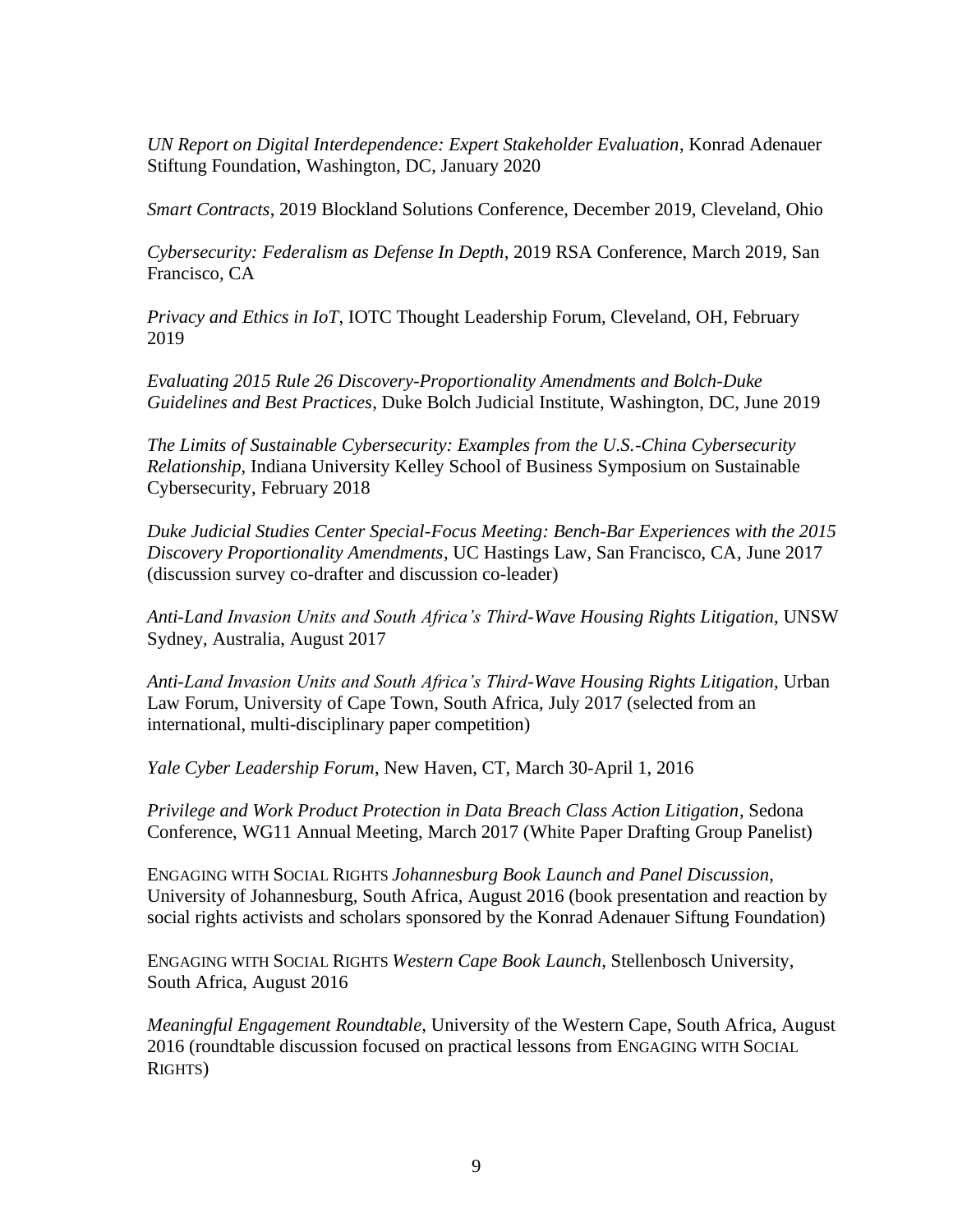*Anti-Land Invasion Units and South Africa's Third-Wave Housing Rights Litigation*, University of Cape Town, South Africa, August 2016

*Engaging with Social Rights*, Cleveland-Marshall College of Law, March 2016 (book commentary by and discussion with Frank R. Michelman)

ENGAGING WITH SOCIAL RIGHTS *Virtual Book Review Roundtable*, ICONnect Blog, March 2016 (with Bernadette Atuahene, Richard Albert and Richard Stacey at [http://www.iconnectblog.com/2016/03/virtual-book-review-roundtable-engaging-with](http://www.iconnectblog.com/2016/03/virtual-book-review-roundtable-engaging-with-social-rights-featuring-brian-ray-bernadette-atuahene-and-richard-stacey/)[social-rights-featuring-brian-ray-bernadette-atuahene-and-richard-stacey/](http://www.iconnectblog.com/2016/03/virtual-book-review-roundtable-engaging-with-social-rights-featuring-brian-ray-bernadette-atuahene-and-richard-stacey/)

*Evictions, Aspiration and Avoidance,* Constitutional Court Review Annual Conference, Johannesburg, South Africa, July 2013 (one of two lead articles for the 2013 issue)

*Meaningful Engagement as a Political Process: The Roles of Communities, Civil Society, Government and the Courts*, University of the Western Cape, Cape Town, South Africa, May 2013 (co-organizer and panel chair)

*Evictions, Aspiration and Avoidance,* Stellenbosch University Faculty Seminar, Stellenbosch, South Africa, April 2013

*Sounding out the Recent Socioeconomic Rights Decisions*, University of Witwatersrand School of Law, Johannesburg, South Africa, June 2012 (co-organizer and moderator)

*Social Rights, South Africa and the Possibilities of Engagement*, South Africa Institute for Advanced Constitutional, Public, Human Rights and International Law, June 2012

*Social Rights, South Africa and the Second-Wave Cases*, Osgoode Hall Law School faculty workshop, Toronto, Canada, March 2012

*Social Rights, South Africa and the Second-Wave Cases*, University of Dayton Law School faculty workshop, February 2012

*Comparing Constitutions*, Cleveland State University Annual Constitution Day Lecture, Cleveland, Ohio, Sept. 2010

*Frank Michelman, Social Rights and South Africa*, Institute for Constitutional History, George Washington University, Washington, DC, June 2010 (one of 12 proposals selected for a week-long seminar titled *Our Economic Constitution*)

*Accommodating Science Through Weak Form Review: Lessons from the* TAC *Litigation,*  European and American Societies of International Law Science and International Law Research Forum, Helsinki, Finland, Oct. 2010. (selected in an international call for papers)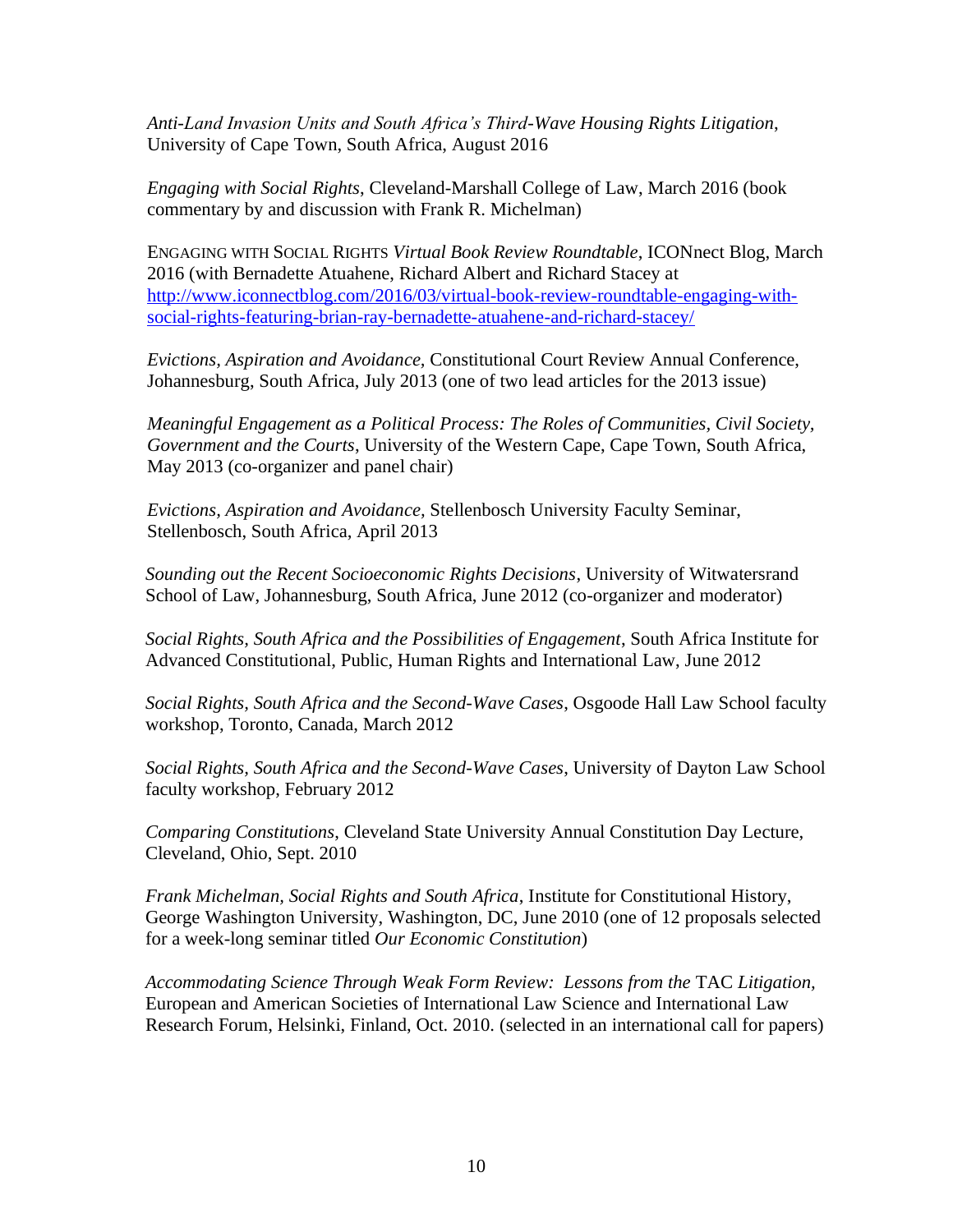*A Tale of Two Countries: Constitutions, Social Change and the Story of South Africa's Civil Union Act***,** UCLA School of Law Williams Institute, The Global Arc of Justice: Sexual Orientation Law Around the World conference, Los Angeles, California, March 2009

*Current Issues in Socioeconomic Rights*, Stellenbosch University, Stellenbosch, South Africa, March 2009

*Extending the Shadow of the Law: Using Hybrid Mechanisms to Develop Constitutional Norms in Socioeconomic Rights Cases* AALS Meeting, San Diego, California, Jan. 2009 (one of 11 papers selected for the AALS New Voices in Human Rights panel)

*Extending the Shadow of the Law: Using Hybrid Mechanisms to Develop Constitutional Norms in Socioeconomic Rights Cases*, South Africa Reading Group, New York Law School, New York, New York, Oct. 2008

*Policentrism, Political Mobilization and the Promise of Socioeconomic Rights* Comparative Law Works-in-Progress Workshop, Michigan Law School, Ann Arbor, Michigan. May 2008 (one of seven papers selected)

#### Conference Presentations

*Anti-Land Invasion Units and South Africa's Third-Wave Eviction Litigation*, Law & Society Ass'n, Seattle, Washington, June 2015

*The Two Faces of* Mazibuko: *Power and Procedure in the South African Constitutional Court's "Second-Wave" Social Rights Decisions*, Law & Society Ass'n, Minneapolis, Minnesota, June 2014

*Social Rights and Waldron's Core Case Against Judicial Review*, Ohio Law Schools Junior Faculty Forum, Cleveland-Marshall College of Law, Cleveland, Ohio, June 2011 (work-inprogress presentation)

 *Comparative Sources in Constitutional Interpretation: Lessons from South Africa's Comparative Experiment*, Law & Society Association, San Francisco, California, May 2011 (presenter and panel organizer)

Author Meets Reader: Heinz Klug's THE CONSTITUTION OF SOUTH AFRICA: A CONTEXTUAL ANALYSIS, Law & Society Association, San Francisco, California, May 2011 (roundtable participant)

*Comparing Constitutions: Lessons from South Africa's Comparative Experiment*, Yale Journal of International Law/Junior International Law Scholars Association joint conference, Yale Law School, New Haven, Connecticut, Feb. 2010 (early work-in-progress presentation)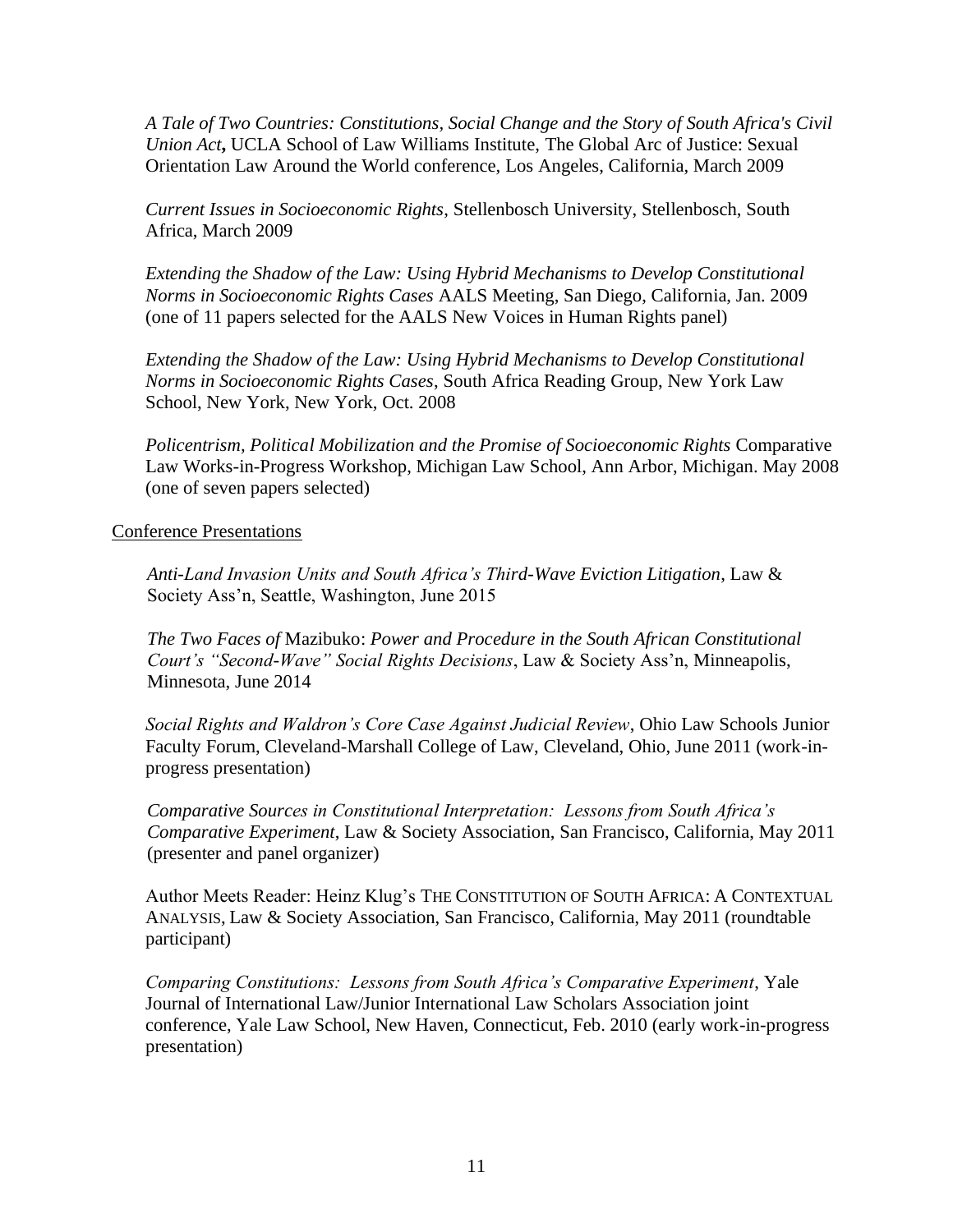*Proceduralization's Triumph and Engagement's Promise in Socioeconomic Rights Litigation*, Midwest Law & Society Conference, Wisconsin Law School, Madison, Wisconsin, Oct. 2010

*Demosprudence in Comparative Perspective*, Law & Society Association, Denver, Colorado, May 2009

Occupiers of 51 Olivia Road v City of Johannesburg: *Enforcing the Right to Adequate Housing through "Engagement"*, Law & Society Association, Montreal, Canada, May 2008

*Teaching Sexual Orientation & the Law in Comparative Perspective: The Story of South Africa's Civil Union Act*, Society of American Law Teachers, March 2008

*Policentrism, Political Mobilization and the Promise of Socioeconomic Rights*, Capital University Faculty Workshop, October 2007

*Policentrism, Political Mobilization and the Promise of Socioeconomic Rights*, Law & Society Association, Berlin, Germany, July 2007

### **EDITORSHIPS AND PEER REVIEW**

Editor, AMERICAN JOURNAL OF COMPARATIVE LAW, 2014-2018 Co-founder and Editor, SSRN Africa Law eJournal Co-founder and Editor, SSRN Cybersecurity, Data Privacy and eDiscovery eJournal South Africa National Research Foundation, national research rating External Specialist Reviewer, comparative constitutional law, social rights Member, PhD Review Committee, Shanelle van der Berg, Stellenbosch University 2015 External Reviewer, Cambridge University Press External Reviewer, LAW & SOCIETY REVIEW External Reviewer, HUMAN RIGHTS LAW REVIEW External Reviewer, CONSTITUTIONAL COURT REVIEW External Reviewer, COMMONWEALTH AND COMPARATIVE POLITICS External Reviewer, SOUTH AFRICAN JOURNAL OF HUMAN RIGHTS

#### **PROFESSIONAL SERVICE**

AALS Africa Section, Secretary 2014; Vice-Chair 2015, Chair, 2016 Western Cape Special Needs Housing Coalition, 2013 Fulbright Western Cape Regional Selection Committee, 2013 Northern District of Ohio Federal Court Advisory Committee, 2009-present Law and Society Africa CRN member 2006-present

# **UNIVERSITY & LAW SCHOOL SERVICE**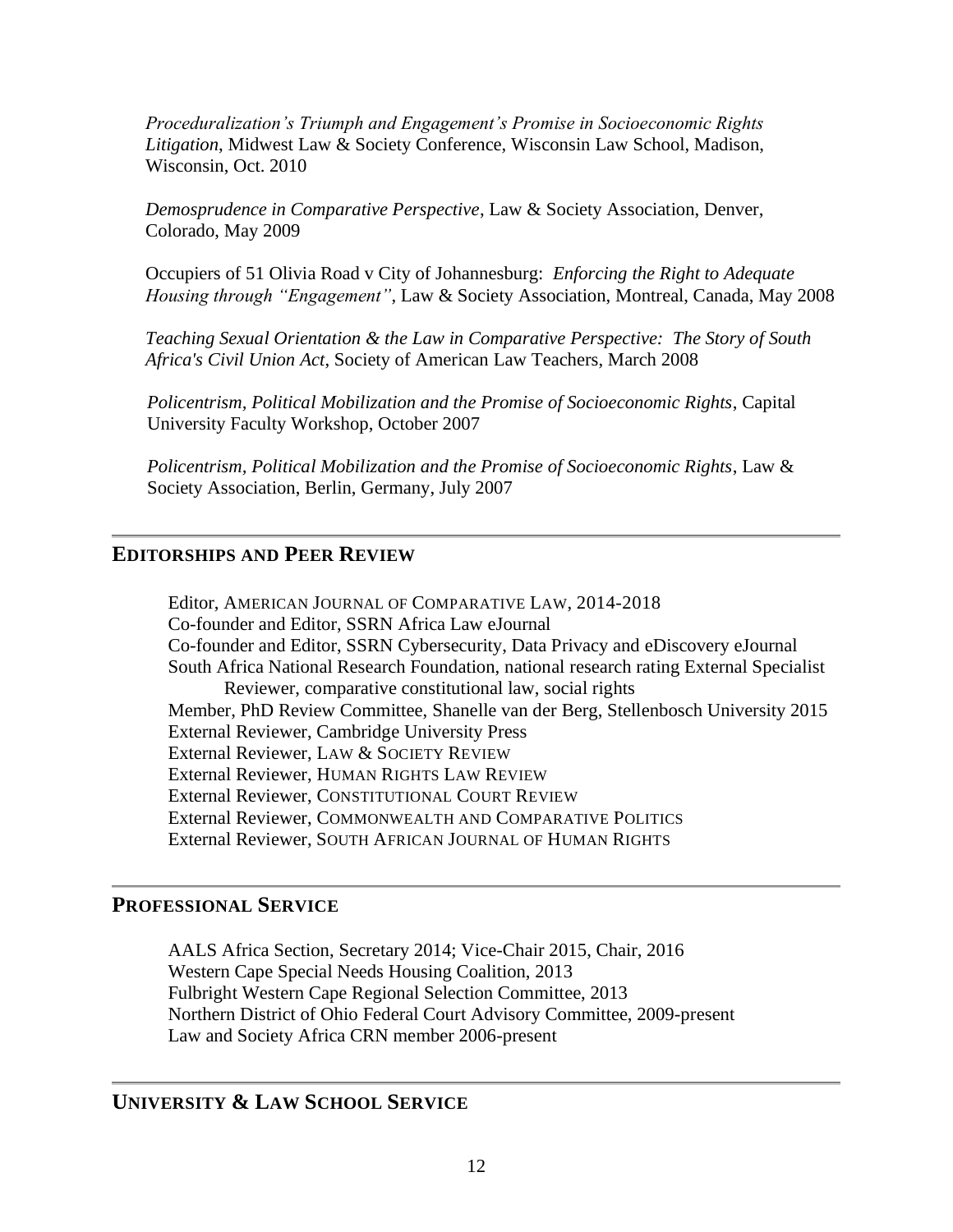### Major Budget and Strategic Planning Activities

#### *Pathway to 2020, Administrative Costs Committee,* 2015-present

- Sole faculty representative on Committee that has developed and is implementing a multi-year process to review the activities and budget of each administrative unit to identify cost and operational efficiencies;
- Lead or co-lead on several cross-cutting projects, including part-time employment, travel expense and gift-accounting policies

### *Chief Negotiator, Law College AAUP Bargaining Unit First Contract Negotiation,* 2014-2016

- Led four-person team in intensive two-year negotiation resulting in the first contract between new Law College bargaining unit and CSU Administration;
- Developed comprehensive set of employment and salary policy proposals

#### *Presidential Budget Advisory Task Force,* 2010-2012

- One of three faculty representatives on Task Force that developed a process for identifying \$21 million in cost-savings and increased revenue to meet a large reduction in state funding for FY2011
- Established new university-wide budget model
- Co-lead on subcommittee that drafted a comprehensive Program Prioritization process for evaluating and ranking every academic program using a common set of metrics identified through an intensive stakeholder consultation process

#### *Law School Budget Task Force Chair,* 2014-present

- 2014 chaired faculty and staff committee charged with developing recommendations to reduce Law College budget by up to \$1 million over two years
- 2016-present chairing faculty and staff committee charged with developing recommendations to reduce Law College budget by \$1.75 million over three years

#### *Law School Ad Hoc Budget Task Force Member,* 2010-11

• Developed and drafted recommendations for meeting Law College cost-reduction and revenue-generation target of \$750,000 over two years

#### University Service

Weston Ideation Center Advisory Board, 2018-present University Space Committee, 2014-2016 University Research Council, 2013-2016 Faculty Senate representative, 2006-07, 2007-08, 2015-present (elected); (ex officio, 2010-2011) Faculty Senate Steering Committee, 2007-08, 2015-present (elected) (ex officio, 2010- 2011) Ohio Faculty Council representative, 2007-11 (elected)